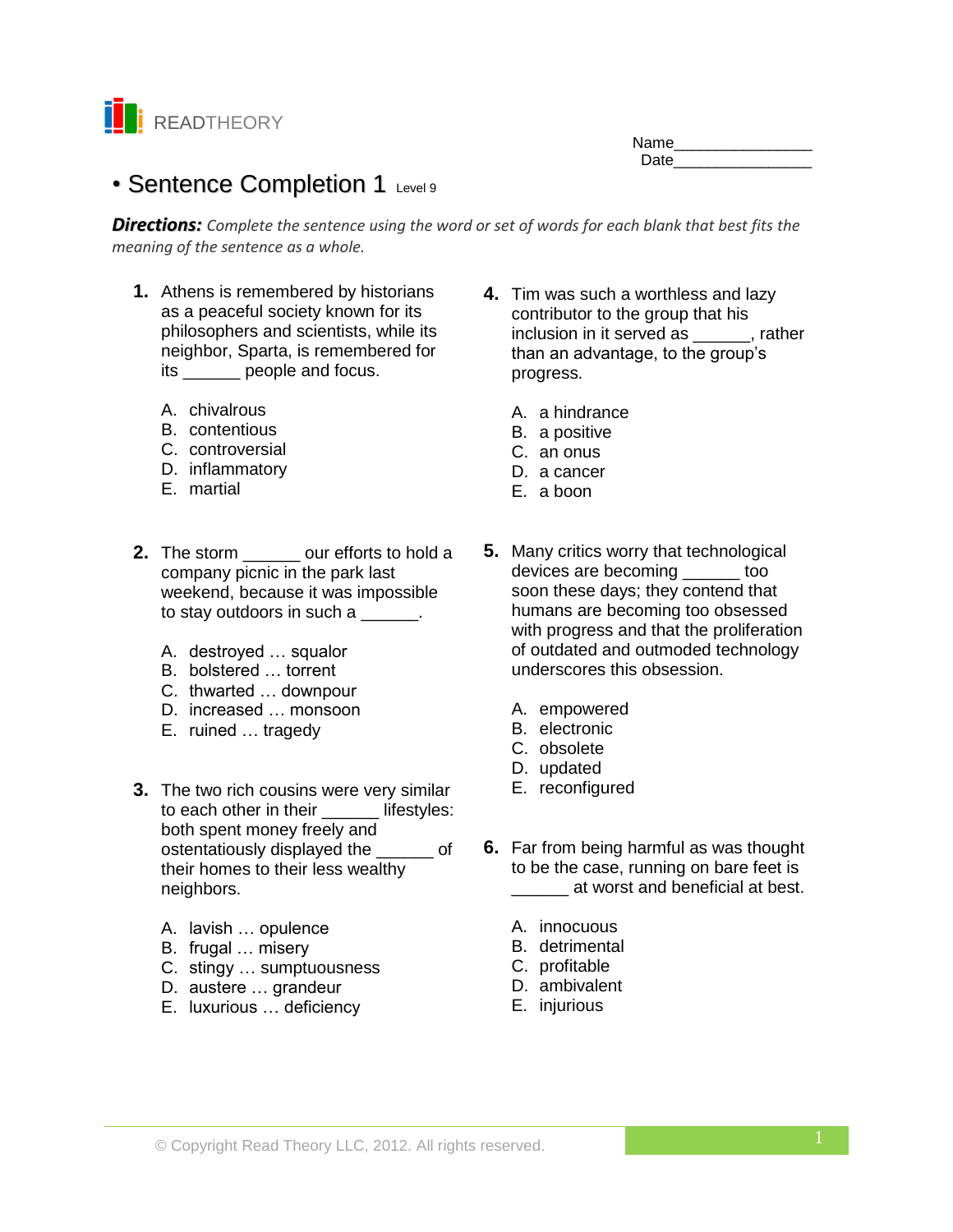# **Answers and Explanations**

### **1) E**

To figure out what the missing word is, try to predict its meaning by using keywords from the prompt. Here, the keyword is "while," which sets up an opposite relationship between Athens and Sparta. Thus, if Athens is "peaceful," Sparta must be the opposite of peaceful. *Martial* means warlike or inclined to war, making it the opposite of peaceful, so choice **(E)** is correct.

**(A)** is incorrect because *chivalrous* means having the qualities of chivalry, namely bravery, courtesy, and loyalty. This does not set up the necessary opposite relationship with "peaceful," since chivalrous is not the same as warlike or hostile.

**(B)** is incorrect because *contentious* means controversial. This does not set up the necessary opposite relationship with "peaceful," since contentious is not the same as warlike or hostile.

**(C)** is incorrect because *controversial* means giving rise to public disagreement. This does not set up the necessary opposite relationship with "peaceful," since controversial is not the same as warlike or hostile.

**(D)** is incorrect because *inflammatory* means intended to arouse anger or violent feelings. This does not set up the necessary opposite relationship with "peaceful," since inflammatory is not the same as warlike or hostile.

## **2) C**

To figure out what the missing words are, try to predict their definitions by using keywords from the prompt. Here, each missing word has its own set of keywords. The first missing word's keyword is "because," which indicates a cause-and-effect relationship between the two clauses of the sentence and explains what the storm did to the picnic efforts. Since "it was impossible to stay outdoors," the storm must have made it impossible to hold the picnic in the park. The second missing word's keyword is the "storm," since the second missing word refers to what it was impossible to stay outdoors in. The correct choice will provide one word that implies that the storm hurt efforts and one word that means storm. Because *thwarted* means prevented someone from accomplishing something, and a *downpour* is a heavy rainfall, choice **(C)** is correct.

**(A)** is incorrect because only the first word could work in context. *Destroyed* means ruined something, while *squalor* is a state of being extremely dirty and unpleasant. Though the storm could have destroyed "efforts to hold a company picnic" outside, squalor is not related to a storm.

**(B)** is incorrect because only the second word could work in context. *Bolstered* means strengthened or supported, while a *torrent* is a sudden, violent, and copious outpouring of something, including rain. A storm could be referred to as "such a torrent," but a storm would not improve the efforts to hold a picnic outside.

**(D)** is incorrect because only the second word could work in context. *Increased* means made greater or larger, while a *monsoon* is a persistent wind that may be accompanied with rain in Southeast Asia. The "storm" in the prompt could be a monsoon if the prompt took place in Southeast Asia, but "efforts to hold a company picnic" outside would not be increased by a storm.

**(E)** is incorrect because only the first word could work in context. *Ruined* means reduced to a state of decay or collapse, while a *tragedy* is an event causing great suffering. Though the storm could have destroyed "efforts to hold a company picnic" outside, a storm is not necessarily a tragedy.

### **3) A**

To figure out what the missing words are, try to predict their meanings by using keywords from the prompt. Here, the keywords are in the clause "both spent money freely and ostentatiously." Since the cousins are "similar to each other" and spent money freely, the two missing words must both relate to being "rich" and loose with money. Thus, the correct choice will provide a pair of words with similar meanings, both of which relate to being rich. *Lavish* means very extravagant or rich, while *opulence* is great wealth or luxuriousness, so choice **(A)** is correct.

**(B)** is incorrect because it does not provide a pair of words with similar meanings. *Frugal* means sparing or economical with regard to money, while *misery* is a state of great distress or discomfort. These words have no clear relationship. Additionally, people who "spent money freely" would not be said to live frugal lifestyles.

**(C)** is incorrect because it does not provide a pair of words with similar meanings. *Stingy* means cheap or miserly, while *sumptuousness* is the state of being splendid and expensive-looking. These words are opposites, not synonyms.

**(D)** is incorrect because it does not provide a pair of words with similar meanings. *Austere* means severe or strict in manner, while *grandeur* is splendor and impressiveness. These words are opposites, not synonyms.

**(E)** is incorrect because it does not provide a pair of words with similar meanings. *Luxurious* means extremely comfortable in an expensive way, while *deficiency* is a failing or shortcoming. These words are opposites, not synonyms.

### **4) A**

To figure out what the missing word is, try to predict its meaning by using keywords from the prompt. Here the keywords are "rather than," which sets up an opposite relationship between what Tim was and "an advantage." The opposite of an advantage is a deficit or something that hurts something else, so the missing word must refer to something negative that would describe a